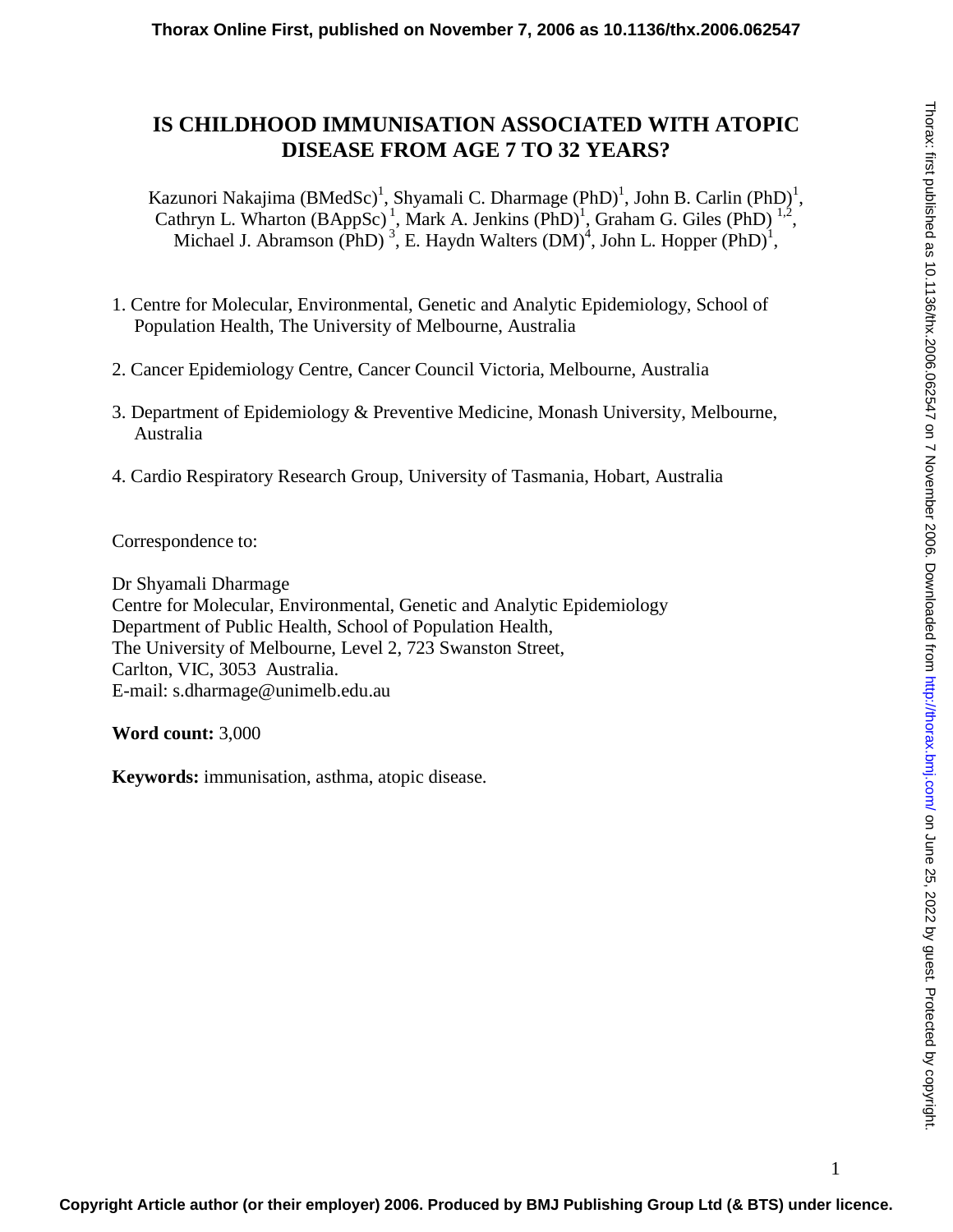# **ABSTRACT**

**Background:** There is ongoing conjecture over whether childhood immunisation leads to an increased risk of developing atopic diseases.

**Objective:** To examine associations between childhood immunisation and the risk of atopic disease.

**Methodology:** Immunisation histories of 8,443 Tasmanian children born in 1961 obtained from School Medical Records were linked to the Tasmanian Asthma Study. Associations between immunisation status and atopic diseases were examined while adjusting for possible confounders using multiple logistic regression.

**Results:** Diphtheria immunisation was weakly associated with an increased risk of asthma by age 7 years (OR 1.3, 95% CI 1.1-1.7), but there was no evidence of any association for four other vaccinations studied. An increased risk of eczema by age 7 years was associated with immunisation against diphtheria (OR 1.5, 95% CI 1.1-2.1), tetanus (OR 1.5, 95% CI 1.1-2.0), pertussis (OR 1.5, 95% CI 1.1-1.9) and polio (OR 1.4, 95% CI 1.0-1.9) but not small pox. Similar but slightly weaker patterns of association were observed between the risk of food allergies and immunisation against diphtheria (OR 1.5, 95% CI 1.0-2.1), pertussis (OR 1.4, 95% CI 1.1-1.9), polio (OR 1.4, 95% CI 1.00-2.1) and tetanus (OR 1.30 95% CI 0.99-1.70), but not with small pox. There was no evidence of associations between immunisation history and hay fever, or incidence of later-onset atopic outcomes.

**Conclusions:** The few effects seen in this study are small and age-dependent, and nearly all our findings support numerous previous studies reporting no effect of vaccines on asthma. Based on these findings the fear of their child developing atopic disease should not deter parents from immunizing their children, especially when weighed against the benefits.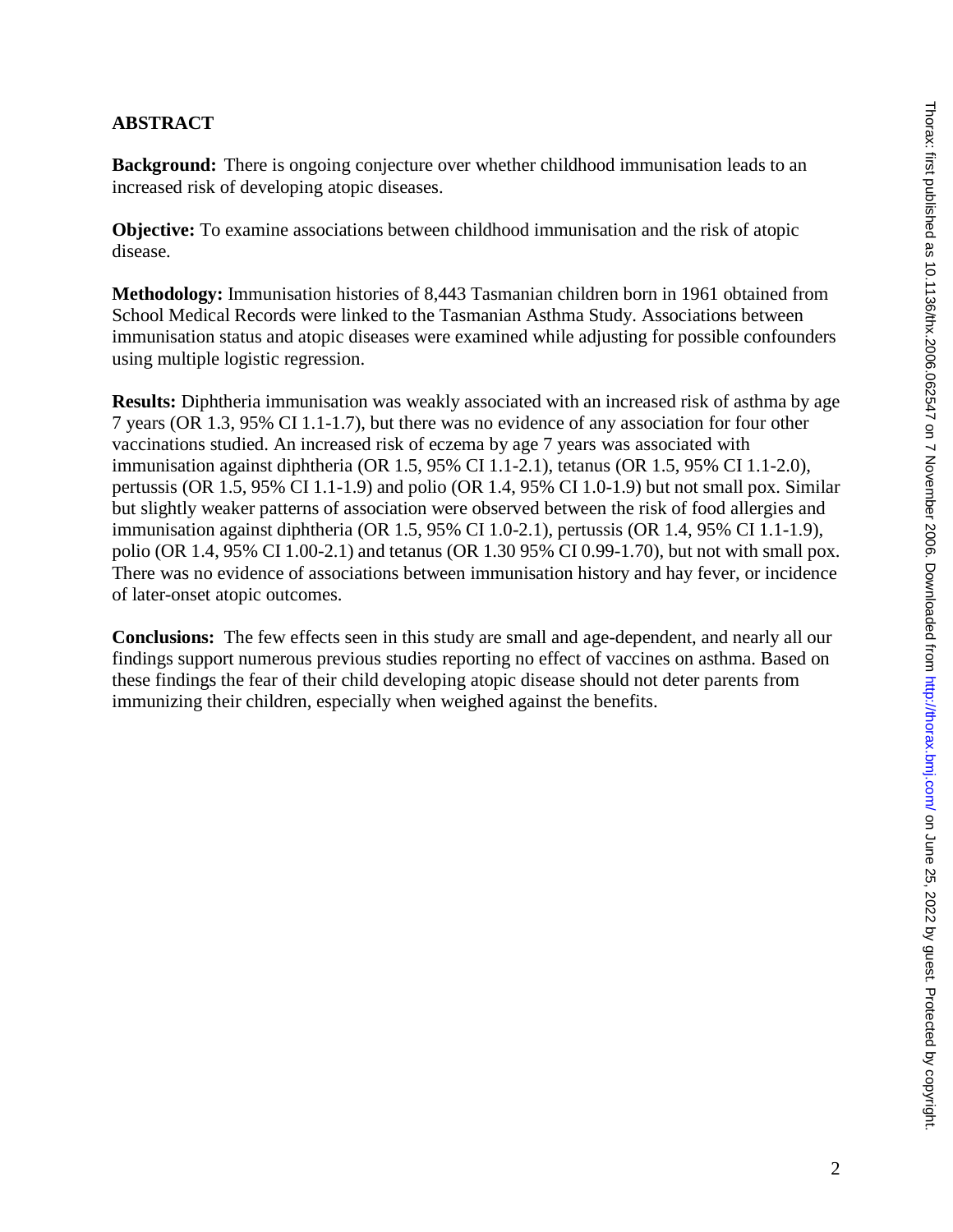# **INTRODUCTION**

More than a quarter of children have some manifestation of atopic (allergic) disease and the prevalence of such diseases world-wide, especially in "westernised" countries, has risen dramatically in the past few decades.[1-3] Much has been written theorising that infants who are exposed to frequent infections may develop a TH1-predominant rather than a TH2-predominant immune system, thereby decreasing the risk of atopic diseases. The global increase in atopic disease prevalence has thus been hypothesised to be attributed to either an increased use of vaccines with a subsequent reduction in infectious diseases, or to a direct immune potentiating effect of vaccines. Further fuelling parental concerns are reports that most childhood asthma diagnoses are made before age five [4-5], corresponding to the period in which children are usually immunised.

Several studies of pertussis vaccine have been conducted, as it is a potent stimulus for IgE production.[6-8] Some report no association [9-11] with atopic disease, while others report an increased risk [12] and some report that it is protective.[13-15] Similarly, conflicting evidence has been reported for other vaccines including diphtheria, tetanus and polio.[10, 13, 16-18] However, none of the studies have found any harmful effect for measles [10, 12, 13, 19], BCG [20-22] and smallpox vaccine [23, 24] on the development of atopic diseases.

Most of these studies have generally suffered from lack of power, misclassification of retrospectively collected immunisation data or incomplete adjustment for potential confounding factors, all of which may have contributed to their inconsistent findings. The few studies that have overcome these methodological issues have reported no associations [25, 26], or a possible early protective effect.[14] This inconsistency highlights the importance of investigating such associations within cohort studies that span childhood and adulthood. In this paper, we report an analysis of associations between immunisation history and the development of asthma and atopic diseases in a cohort born in a single year followed from age seven for three subsequent decades.

# **METHODS**

# **Study Design**

The Tasmanian Asthma Study (TAS) is a prospective population-based cohort study which commenced in 1968 (Figure 1). All children who were born in 1961 and attended primary schools in Tasmania (hereafter termed probands) were eligible and 8,583 (99%) participated.[27] Parents were asked to complete questionnaires regarding the socio-demographic characteristics, lifestyle factors and medical history of the probands, with particular attention to symptoms and/or physician diagnosis of asthma and other atopic diseases.

In 1974, a questionnaire was administered to all probands who were still at school in Tasmania and 7,484 (87.2% of the original cohort) participated. In 1991, 1,000 probands who had asthma by age seven years and 1,000 probands who did not have asthma by age 7 years were randomly selected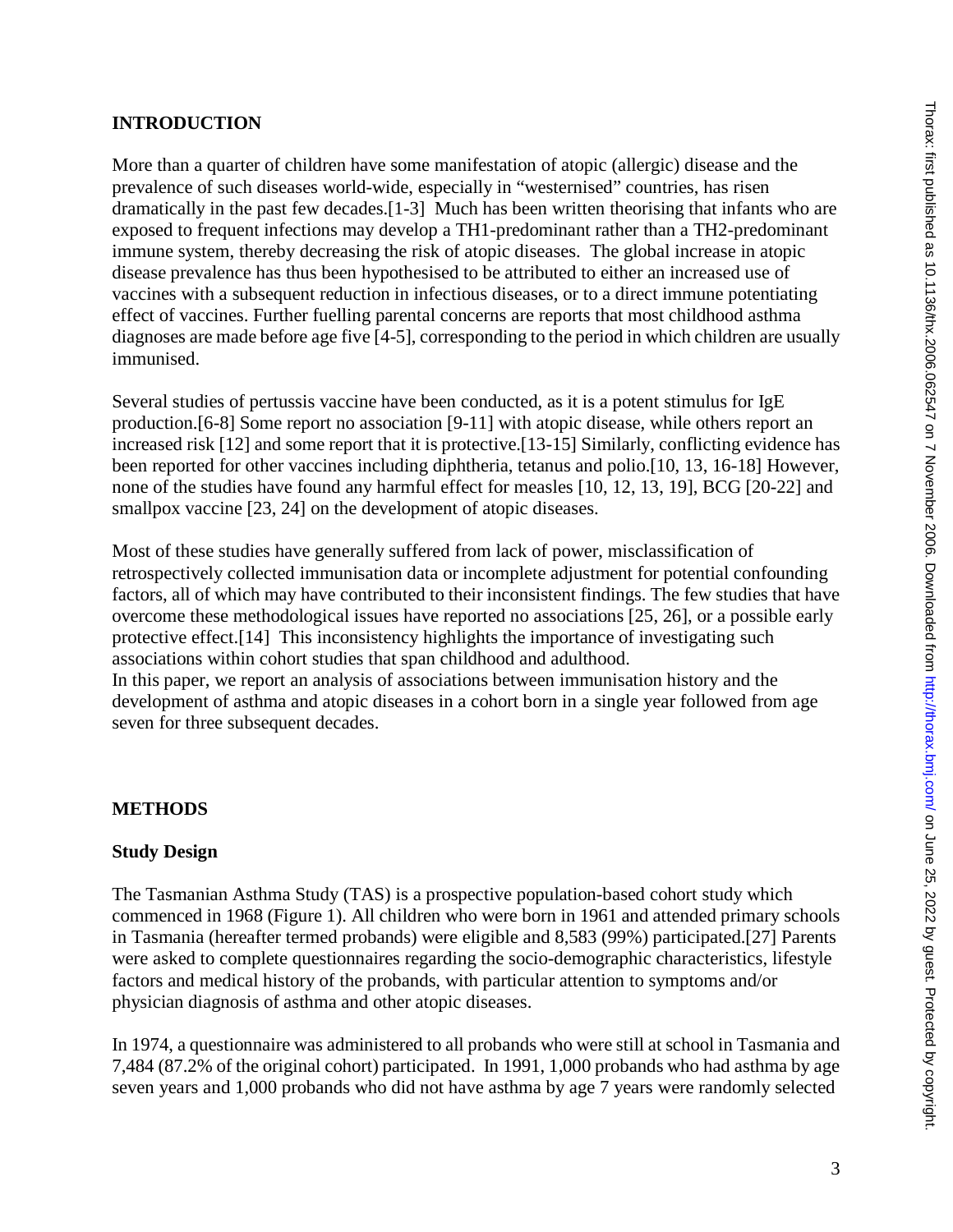from the original sample. A total of 1,763 probands were traced and 1,501 responded to a postal survey (74.7%).

Parent-completed school medical records were available for 8,443 (98.3%) of the total cohort of probands, and these formed the main data set for the current analysis. Data were scanned. School medical records were available for 7,334 (98.0%) of the 7,484 children who participated in the 1974 (age 13) follow-up, and 1,465 (98.1%) of the 1,494 people who participated in the 1991 (age 30) follow-up. Parent reported vaccination status of diphtheria, tetanus, pertussis, polio and smallpox was unavailable for 2.2%, 2.4%, 2.4%, 2.5% and 2.2% respectively of the total cohort.

### **Data Collection**

Information regarding the outcomes of interest (asthma and other atopic conditions) was extracted from the 1968 survey, and the 1974 and 1991 follow-up studies. The outcomes were: 1) having ever had each of the atopic conditions (asthma or wheezy bronchitis, eczema, food allergies and hay fever) by age 7 years, as recorded in the 1968 study 2) having ever had asthma or wheezy bronchitis by age 13 years, as recorded in the 1974 study. In 1968 and 1974 proband asthma and other atopic conditions were reported by parents, whereas in 1991 the probands themselves reported this information, and 3)'late-onset atopic disease' (late-onset asthma was defined as reporting not having had asthma or wheezy bronchitis by age 13, but reporting having had it by age 30 years; as the information on eczema, food allergy and hay fever was not collected in 1974, late-onset eczema, food allergy and hay fever were defined as not having had these diseases by age seven years but having had them by age 30 years). The comparison groups for these late onset atopic outcomes comprised individuals who had not developed asthma by age 13 years, and not developed eczema, food allergy or hay fever by age 7 years.

The main exposures of interest were immunisations against diphtheria, tetanus, pertussis, polio and smallpox. Immunisation data were obtained from the children's school medical records completed by their parents. These records have collected data on immunisation against diphtheria, pertussis, tetanus, poliomyelitis and smallpox using specific questions.

Data on potential confounders of the association between immunisation and atopic disease were extracted from the 1968 survey and school medical records. These included the child's gender, birthplace and feeding in the first three months after birth (bottle fed only, bottle and breast fed, breast fed only), parental asthma and smoking and maternal employment, probands' birth order, and any past bacterial infections (diphtheria, pertussis), pneumonia and any past viral infections (measles, mumps, rubella and chicken pox) among probands.

#### **Data Analysis**

Odds ratios (OR), with 95% confidence intervals and p-values, for associations between immunisation status and outcomes were estimated using multiple logistic regression. Effect modification due to family history of atopic disease was examined by stratification and inclusion of interaction terms. Potential confounders were included and their impact assessed. The best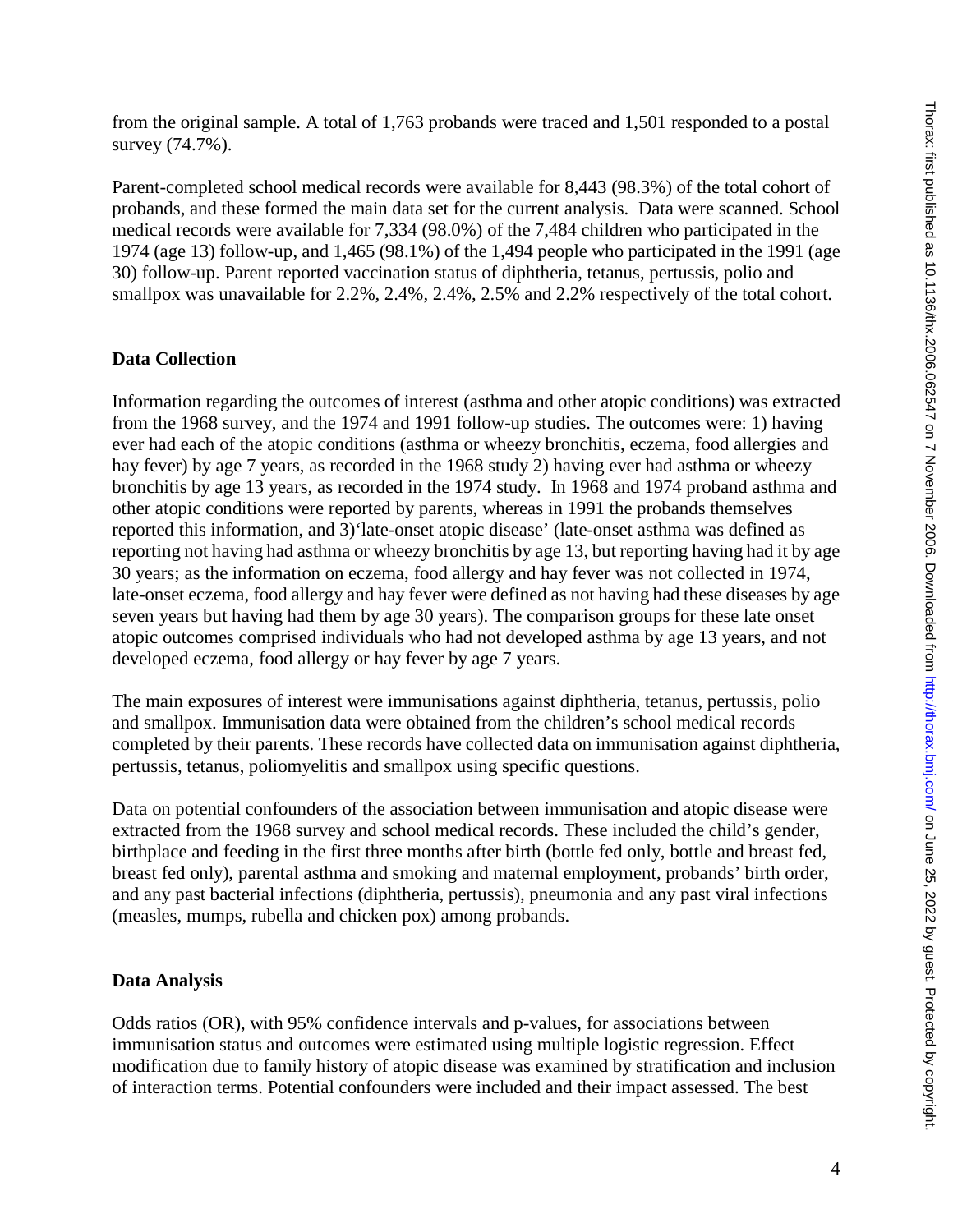model was identified by conducting likelihood ratio tests between nested models, with and without each potential confounder. Variables were retained in the final model if the likelihood ratio test for their inclusion indicated  $p < 0.15$ . To account for the random stratified sampling used in the 1991 study, the associations between immunisation status and late onset eczema, food allergy and hay fever were examined while stratifying by the sampling variable (asthma status in 1968). If the relevant associations were similar across strata, the sampling variable was then included in multivariate analysis of the association between immunisation status and these outcomes.

### **RESULTS**

At age seven, 87.2% (n=7,314) of the probands had been immunised against diphtheria, 85.8%  $(n=7,187)$  against tetanus, 85.6% (n=7,172) against pertussis, 88.9% (n=7,450) against polio and 13.6% (n=1,142) against smallpox. The correlation between immunisation against diphtheria, tetanus, pertussis, and polio was high (kappa ranged from 0.5-0.9).

#### **Immunisation and participant characteristics**

Participant characteristics and the cumulative prevalence of reported atopic diseases are described in Table 1. Information on the age at onset of atopic diseases and dates of immunisation were not available.

Some participant characteristics were closely associated with immunisation status. Children born in the United Kingdom, United States, New Zealand, Canada or South Africa were more likely to have been immunised against diphtheria, pertussis, and polio than those born in Tasmania (odds ratios ranged from 1.7 to 2.0; all  $p<0.01$ ). On the other hand, those born in other countries were less likely to be immunised against pertussis and tetanus (odds ratios ranged from 0.3 to 0.6; p<0.05). One exception was smallpox vaccine, with those born anywhere outside of Australia being much more likely to have been immunised compared with those born in Tasmania (OR=33; p<0.001). Within Australia, those born in other states were 2.5 fold more likely to have been immunised against smallpox than those born in Tasmania  $(p<0.001)$ .

Children who were exclusively breastfed in the first three months of life were more likely to have been immunised against diphtheria, tetanus, pertussis and polio than those who were exclusively bottle-fed (odds ratios from 1.5 to 1.8; all p<0.001). Similarly, children with a history of viral infections (odds ratios ranged from 1.3 to 1.4;  $p<0.001$ ), and first born children (odds ratios ranged from 1.3 to 1.4; p<0.001), were more likely to have been immunised against diphtheria, tetanus, pertussis and polio. First-born children were also 1.6 fold more likely to have been immunised against smallpox  $(p<0.001)$ . Children whose parents both smoked were less likely to have been immunised against diphtheria, tetanus and polio than when neither parent smoked (odds ratios from 0.5 to 0.6; all p<0.001). Children who had a history of bacterial infection before age 7 years were less likely to have had all the immunisations investigated in the study (odds ratios from 0.6 to 0.7; all p<0.001). Parental asthma and maternal employment were not associated with immunisation levels (all p>0.05).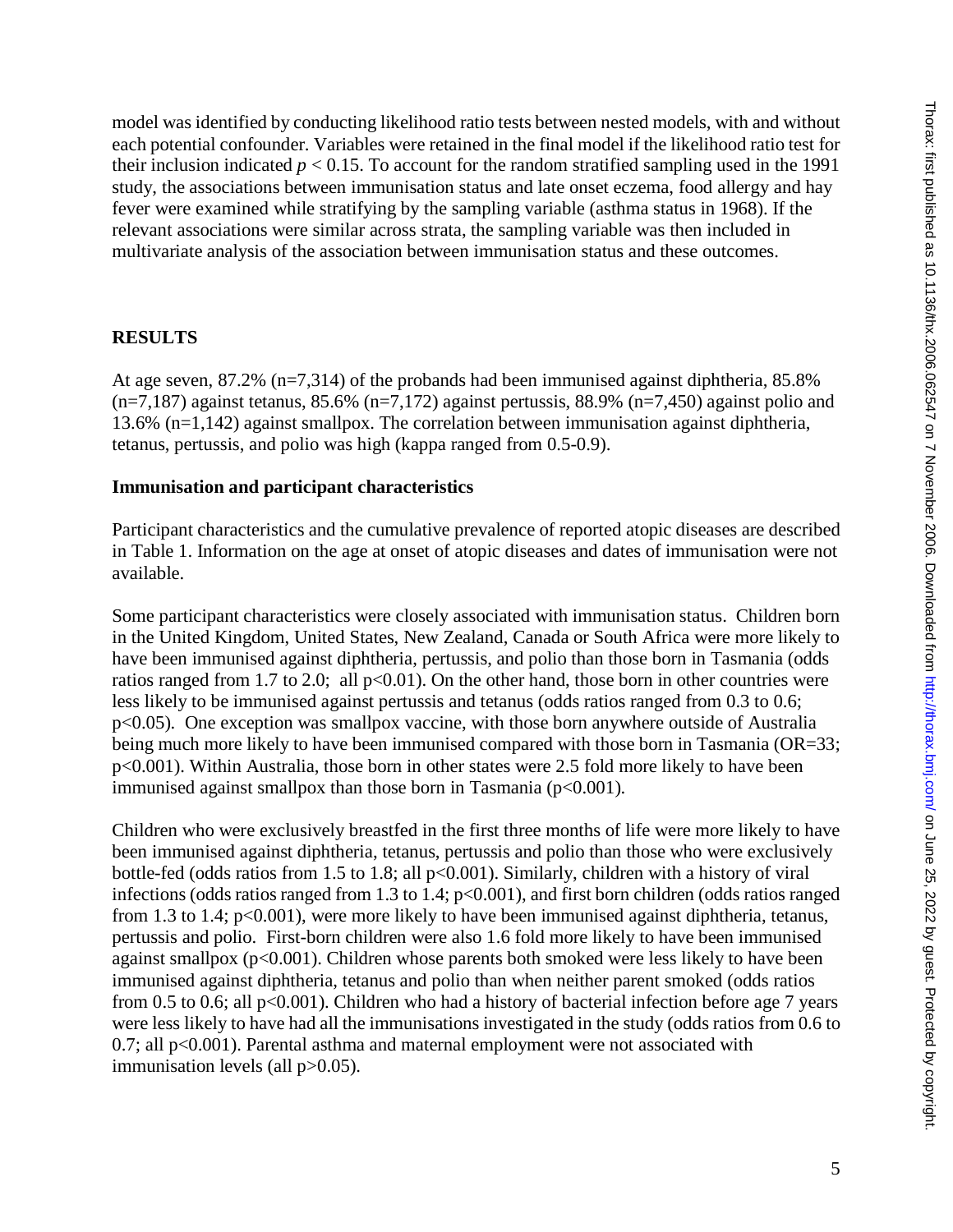|                                    | n(N)        | $\frac{0}{0}$ |
|------------------------------------|-------------|---------------|
| <b>Sex</b>                         |             |               |
| Female                             | 4014 (8215) | 49            |
| <b>Birthplace</b>                  |             |               |
| Tasmania                           | 7396 (8179) | 90.4          |
| Other states in Australia          | 480 (8179)  | 5.9           |
| UK, US, NZ, Canada, or S. Africa   | 237 (8179)  | 3.0           |
| Other                              | 66 (8179)   | 0.1           |
| Feeding in 1st 3 months            |             |               |
| Bottle-fed only                    | 2327 (8142) | 28.6          |
| Bottle + breast fed                | 2620 (8142) | 32.2          |
| <b>Breastfed only</b>              | 3195 (8142) | 39.2          |
| <b>Parental smoking in 1968</b>    |             |               |
| Neither parents smoke              | 2291 (7291) | 31.4          |
| Father smokes                      | 2404 (7291) | 33.0          |
| Mother smokes                      | 593 (7291)  | 8.1           |
| Both mother and father smoke       | 2003 (7291) | 27.5          |
| <b>Parental Asthma in 1968</b>     |             |               |
| Neither parents have/had asthma    | 5929 (7395) | 80.2          |
| Father has/had asthma              | 661 (7395)  | 8.9           |
| Mother has/had asthma              | 674 (7395)  | 9.1           |
| Both parents have/had asthma       | 131 (7395)  | 1.8           |
| Mother employed * in 1968          | 1699 (7634) | 22.2          |
| <b>First born child</b>            | 2330 (8054) | 28.9          |
| Any past bacterial infection §     | 1428 (8167) | 17.5          |
| Any past viral infection $\dagger$ | 6570 (8169) | 80.0          |
| Any past history of pneumonia      | 812 (8179)  | 9.9           |
| Any past history of pertussis      | 719 (8173)  | 9.0           |
| Had asthma by age 7                | 1319 (8215) | 16.1          |
| Had asthma by age 13               | 1717 (7436) | 23.1          |
| Had eczema by age 7                | 783 (8126)  | 9.6           |
| Had food allergy by age 7          | 564 (8158)  | 6.9           |
| Had hay fever by age 7             | 1032 (8193) | 12.6          |

Table 1 Characteristics of the study participants

\*Was mother working in 1968? § history of pneumonia, diphtheria or pertussis † History of measles, mumps, rubella or chicken pox

#### **Immunisation and atopic disease by ages 7 and 13 years**

There was little evidence for an association between any immunisation and asthma by ages 7 or 13 years (Table 2). However, immunisation against diphtheria, tetanus, pertussis and polio were all associated with an increased risk of having eczema and food allergy by age 7 years. This effect appeared to be more consistent for eczema. Further, diphtheria and pertussis vaccines were also associated with an increased risk of hay fever by age 7 years. There were no effect modifications of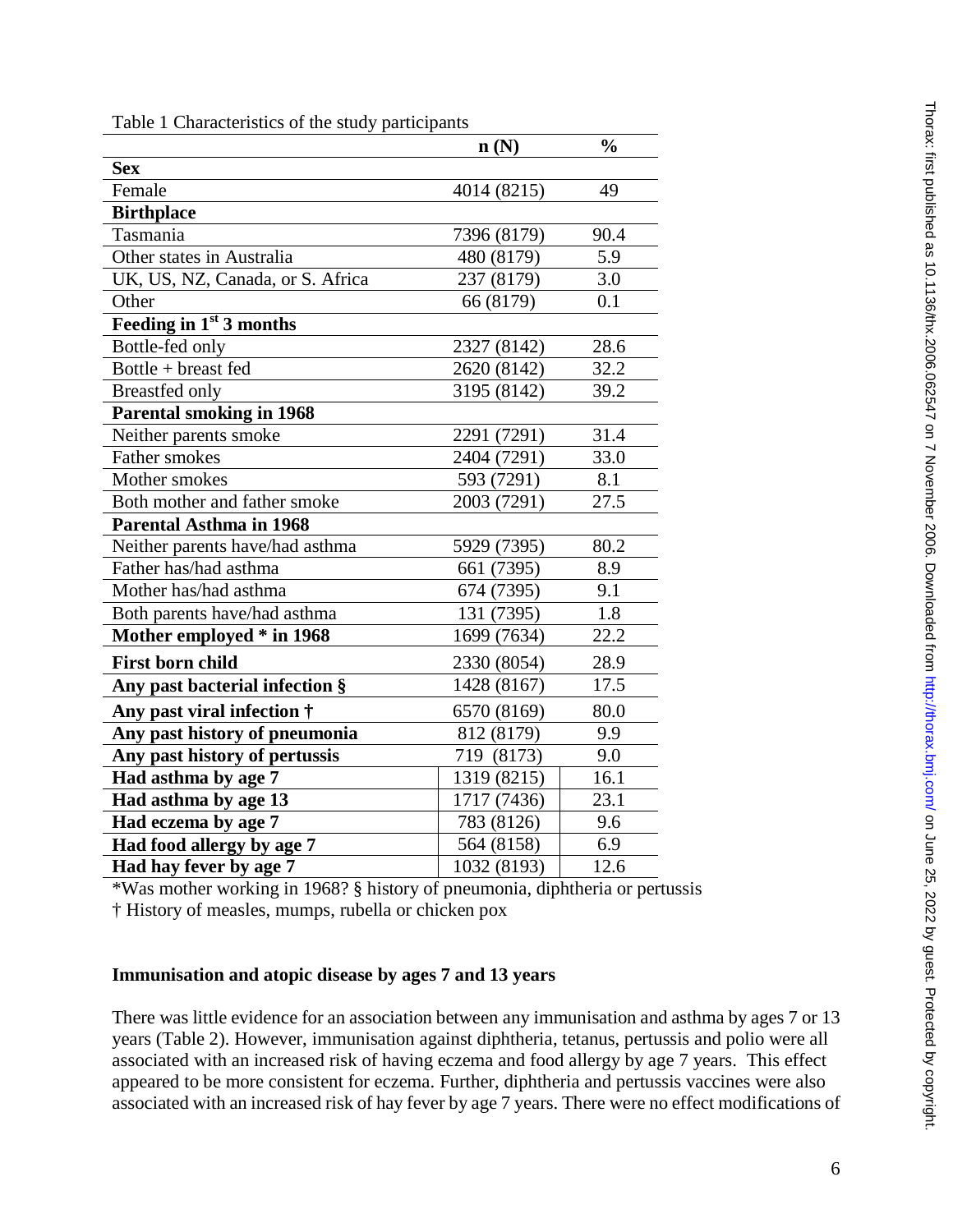| the associations between immunisation and asthma, food allergy or eczema by parental asthma (all |  |
|--------------------------------------------------------------------------------------------------|--|
| $p > 0.05$ ).                                                                                    |  |

|                       | Non Immunized | Immunized  | Odds ratio for disease |               |              |
|-----------------------|---------------|------------|------------------------|---------------|--------------|
|                       | $N(%)*$       | $N(%)*$    | <b>OR</b>              | 95% CI        | $\mathbf{p}$ |
| Asthma by age 7       |               |            |                        |               |              |
| Diphtheria            | 1032(14.2)    | 7135(16.3) | 1.17                   | 0.98-1.41     | 0.09         |
| Tetanus               | 1148(15.3)    | 7007(16.2) | 1.07                   | $0.90 - 1.27$ | 0.47         |
| Pertussis             | 1161(14.8)    | 6999(16.3) | 1.12                   | $0.94 - 1.33$ | 0.21         |
| Polio                 | 894(16.3)     | 7264(16.0) | 0.98                   | $0.81 - 1.18$ | 0.81         |
| Smallpox              | 7038(16.4)    | 1111(14.1) | 0.84                   | $0.70 - 1.01$ | 0.06         |
| Asthma by age 13      |               |            |                        |               |              |
| Diphtheria            | 903(21.8)     | 6492(23.2) | 1.08                   | $0.87 - 1.34$ | 0.49         |
| <b>Tetanus</b>        | 997(21.1)     | 6386(23.2) | 1.13                   | $0.90 - 1.42$ | 0.27         |
| Pertussis             | 1010(22.1)    | 6378(23.2) | 1.07                   | $0.90 - 1.26$ | 0.45         |
| Polio                 | 775(23.2)     | 6615(23.1) | 0.99                   | $0.80 - 1.24$ | 0.96         |
| Smallpox              | 6461(22.2)    | 919(22.6)  | 1.02                   | $0.88 - 1.18$ | 0.77         |
| Eczema by age 7       |               |            |                        |               |              |
| Diphtheria            | 1006(6.9)     | 7073(10.2) | 1.51                   | 1.17-1.95     | < 0.01       |
| <b>Tetanus</b>        | 1121(7.1)     | 6946(10.1) | 1.47                   | 1.16-1.88     | < 0.01       |
| Pertussis             | 1132(6.9)     | 6940(10.1) | 1.51                   | 1.19-1.93     | < 0.001      |
| Polio                 | 867 (7.4)     | 7204(9.9)  | 1.38                   | 1.06-1.80     | 0.02         |
| smallpox              | 6959 (9.6)    | 1102(9.4)  | 0.98                   | 0.79-1.22     | 0.85         |
| Food allergy by age 7 |               |            |                        |               |              |
| Diphtheria            | 1018(5.2)     | 7092 (7.2) | 1.40                   | 1.05-1.87     | 0.02         |
| <b>Tetanus</b>        | 1135(5.6)     | 6963(7.1)  | 1.30                   | 0.99-1.70     | 0.06         |
| Pertussis             | 1147(5.1)     | 6956(7.1)  | 1.42                   | 1.08-1.87     | 0.01         |
| Polio                 | 882 (5.3)     | 7220(7.1)  | 1.36                   | 1.00-1.85     | 0.05         |
| Smallpox              | 6988 (6.8)    | 1104(7.2)  | 1.05                   | $0.82 - 1.34$ | 0.70         |
| Hay fever by age 7    |               |            |                        |               |              |
| Diphtheria            | 1028(10.2)    | 7119(13.0) | 1.31                   | 1.06-1.62     | 0.01         |
| <b>Tetanus</b>        | 1145(11.3)    | 6990(12.9) | 1.16                   | $0.95 - 1.41$ | 0.14         |
| Pertussis             | 1159(10.9)    | 6981(12.9) | 1.21                   | $0.99 - 1.48$ | 0.06         |
| Polio                 | 892(12.4)     | 7246(12.6) | 1.02                   | $0.82 - 1.25$ | 0.88         |
| smallpox              | 7019(12.5)    | 1110(13.1) | 1.05                   | $0.87 - 1.27$ | 0.61         |

Table 2: Cumulative prevalence of childhood atopic diseases by vaccination status, with crude odds ratio (OR) comparing those immunized with those not immunized.

N Total number in each group \* Percentage of each disease outcome

The results of the multiple logistic regression analysis of the associations between immunisation and atopic diseases by ages 7 and 13 years are summarised in Table 3. The analysis adjusted for potential confounding by gender, birthplace, history of bacterial infection, parental smoking, parental asthma, history of viral infection, birth order and history of pneumonia. After adjustment, there was substantially stronger evidence for a positive association between diphtheria immunisation and risk of asthma by age 7 years and a slightly weaker association with risk of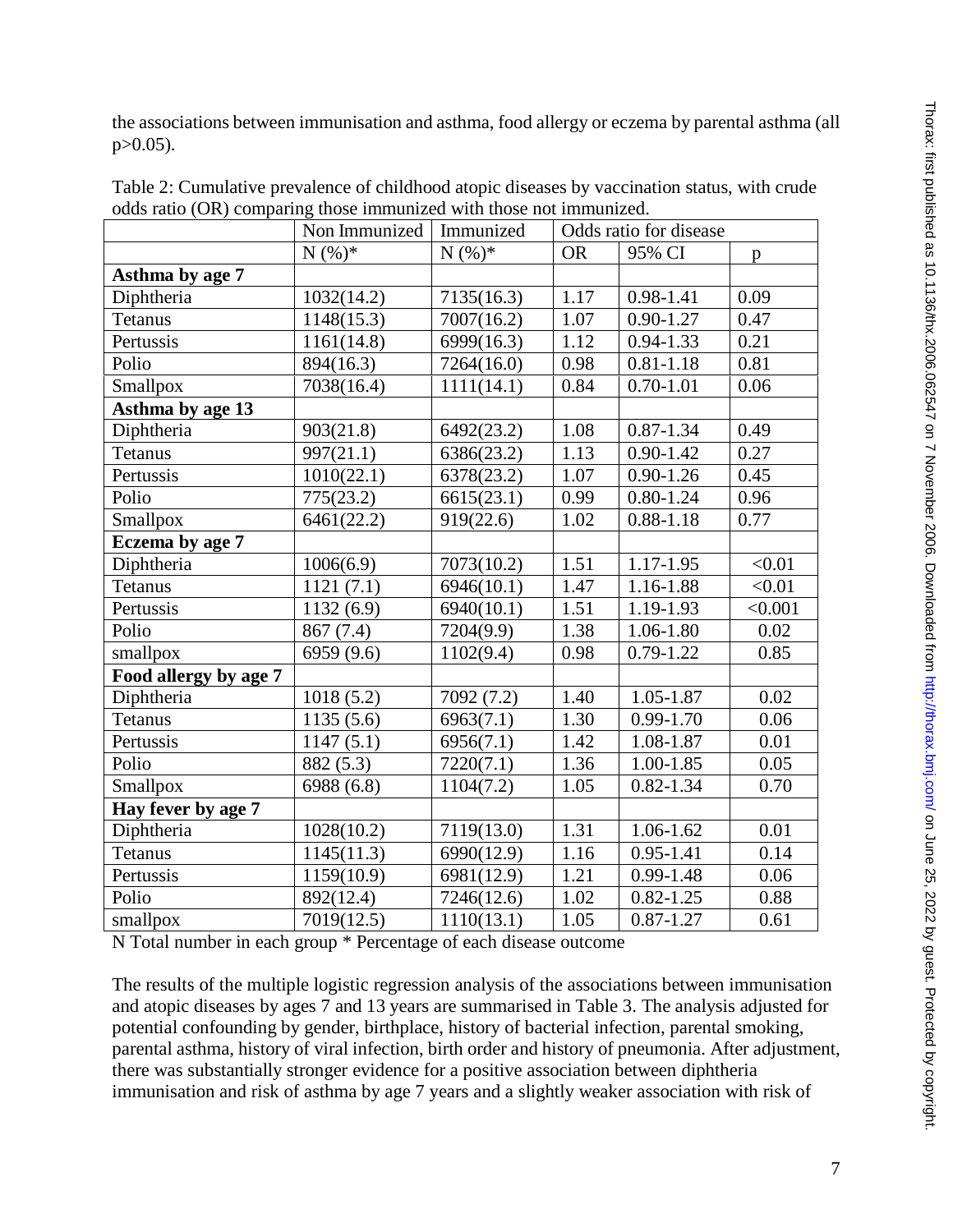asthma by age 13 years. The change in estimates was due to a negative confounding effect of bacterial infection and parental smoking. None of the other vaccines was clearly associated with having asthma by ages 7 or 13 years, although odds ratios for tetanus and pertussis were greater than 1, possibly reflecting the fact that these vaccines are very often given in conjunction with diphtheria.

Adjustment for confounders made little difference to the estimated associations between diphtheria, tetanus, pertussis, polio vaccine and combination of diphtheria, tetanus and pertussis and increased risk of eczema, nor to the associations between food allergies and immunisations for diphtheria, pertussis and polio.

| Outcome              | Vaccine         | <b>OR</b> | 95% CI        | $p=$   |
|----------------------|-----------------|-----------|---------------|--------|
| Asthma by age 7      | Diphtheria      | 1.33      | 1.06-1.68     | 0.01   |
|                      | Tetanus         | 1.16      | $0.94 - 1.43$ | 0.16   |
|                      | Pertussis       | 1.19      | 0.96-1.47     | 0.11   |
|                      | Polio           | 1.05      | $0.83 - 1.32$ | 0.69   |
|                      | Smallpox        | 0.94      | $0.75 - 1.19$ | 0.62   |
| Asthma by age 13     | Diphtheria      | 1.28      | 0.98-1.66     | 0.07   |
|                      | Tetanus         | 1.18      | $0.89 - 1.55$ | 0.24   |
|                      | Pertussis       | 1.11      | 0.91-1.37     | 0.31   |
|                      | Polio           | 1.03      | $0.79 - 1.35$ | 0.84   |
|                      | Smallpox        | 1.08      | $0.90 - 1.29$ | 0.39   |
| Eczema by age 7      | Diphtheria      | 1.53      | 1.13-2.07     | < 0.01 |
|                      | Tetanus         | 1.53      | 1.15-2.04     | < 0.01 |
|                      | Pertussis       | 1.46      | 1.10-1.93     | < 0.01 |
|                      | Polio           | 1.36      | 1.00-1.87     | 0.05   |
|                      | Smallpox        | 0.95      | $0.73 - 1.23$ | 0.69   |
| Food allergy by age7 | Diphtheria      | 1.47      | 1.04-2.07     | 0.03   |
|                      | Tetanus         | 1.26      | 0.93-1.71     | 0.14   |
|                      | Pertussis       | 1.39      | 1.01-1.91     | 0.04   |
|                      | Polio           | 1.44      | 1.00-2.07     | 0.05   |
|                      | Smallpox        | 1.18      | 0.88-1.58     | 0.28   |
| Hay fever by age 7   | Diphtheria      | 1.20      | $0.94 - 1.53$ | 0.15   |
|                      | Tetanus         | 1.05      | $0.84 - 1.31$ | 0.67   |
|                      | Pertussis       | 1.10      | 0.88-1.38     | 0.42   |
|                      | Polio           | 0.88      | $0.69 - 1.12$ | 0.30   |
|                      | <b>Smallpox</b> | 1.07      | $0.85 - 1.34$ | 0.59   |

Table 3: Association between immunisation and childhood atopic diseases: odds ratios (OR) adjusted for sex, birthplace, history of bacterial infection, parental smoking, parental asthma, history of viral infection, birth order and history of pneumonia.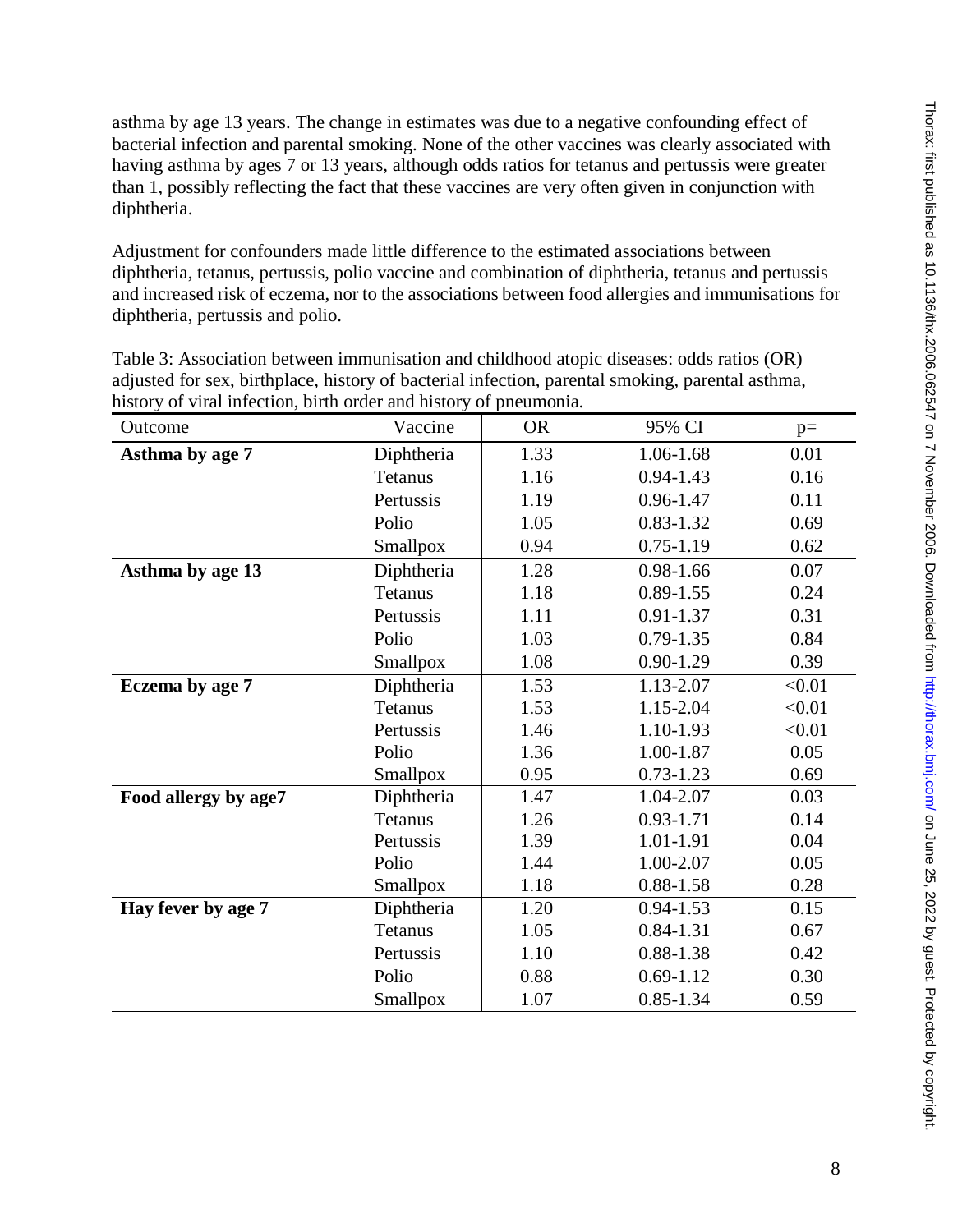#### **Immunisation and late-onset atopic disease by age 30 years**

Of the 753 who did not have asthma by age 7 years, 55 (7%) developed asthma by age 13 years. Among 698 who remained free of asthma by age 13 years, 81 (11%) developed asthma by age 30 years. Univariate analysis showed that diphtheria, pertussis, tetanus and polio immunisations were generally associated with a lower risk of developing asthma after age 13 years, with the strongest evidence for negative association between immunisations against pertussis (OR=0.55; 95% CI 0.30-1.00; p=0.05) and polio (OR=0.45; 95% CI=0.21-0.95; p=0.04). Among those who did not have asthma by age 7 years, the cumulative incidences of eczema, food allergy and hay fever from age 7 to 30 years were 9.2%, 17.9% and 37.3%. Among those who had asthma by age 7 years, the cumulative incidences of eczema, food allergy and hay fever from age 7 to 30 years were 11.3%, 21.5% and 49.4%. None of the immunisations was associated with onset of other atopic diseases after age 7 years. After adjustment for confounders, there remained little evidence for an association between immunisation status and late-onset asthma or atopic diseases (Table 4), with, if anything, a tendency for lower risk of late-onset asthma and eczema among those immunised against diphtheria, pertussis, tetanus and polio.

| Outcome/vaccine     | <b>OR</b> | 95% CI        | $p=$ | Confounders               |
|---------------------|-----------|---------------|------|---------------------------|
| <b>Asthma</b>       |           |               |      |                           |
| Diphtheria          | 0.58      | $0.26 - 1.27$ | 0.17 |                           |
| Tetanus             | 0.79      | $0.32 - 1.96$ | 0.61 |                           |
| Pertussis           | 0.57      | $0.30 - 1.09$ | 0.09 | Sex, parental asthma      |
| Polio               | 0.50      | $0.22 - 1.10$ | 0.08 |                           |
| Smallpox            | 0.91      | $0.50 - 1.65$ | 0.76 |                           |
| <b>Eczema</b>       |           |               |      |                           |
| Diphtheria          | 0.68      | $0.36 - 1.29$ | 0.24 |                           |
| Tetanus             | 0.76      | $0.38 - 1.52$ | 0.44 | Age 7 asthma status,      |
| Pertussis           | 0.57      | $0.35 - 0.93$ | 0.03 | sex, parental asthma,     |
| Polio               | 0.76      | $0.39 - 1.48$ | 0.43 | parental smoking          |
| Smallpox            | 1.20      | $0.79 - 1.85$ | 0.39 |                           |
| <b>Food allergy</b> |           |               |      |                           |
| Diphtheria          | 1.50      | 0.81-2.79     | 0.20 |                           |
| Tetanus             | 0.98      | $0.54 - 1.75$ | 0.94 | Age 7 asthma status,      |
| Pertussis           | 0.88      | $0.57 - 1.35$ | 0.55 | sex, parental smoking     |
| Polio               | 1.02      | $0.57 - 1.83$ | 0.94 |                           |
| Smallpox            | 1.29      | 0.91-1.82     | 0.15 |                           |
| <b>Hay fever</b>    |           |               |      |                           |
| Diphtheria          | 1.19      | $0.75 - 1.89$ | 0.45 |                           |
| <b>Tetanus</b>      | 1.09      | $0.67 - 1.78$ | 0.72 | Age 7 asthma status,      |
| Pertussis           | 0.96      | $0.67 - 1.38$ | 0.83 | sex, parental smoking,    |
| Polio               | 0.78      | $0.47 - 1.28$ | 0.32 | feeding in $1st$ 3 months |
| <b>Smallpox</b>     | 0.98      | $0.73 - 1.33$ | 0.91 |                           |

Table 4: Association between immunisation status and reporting asthma after the age of 13 years and other atopic diseases after the age of 7 years: odds ratios (OR) adjusted for confounders as listed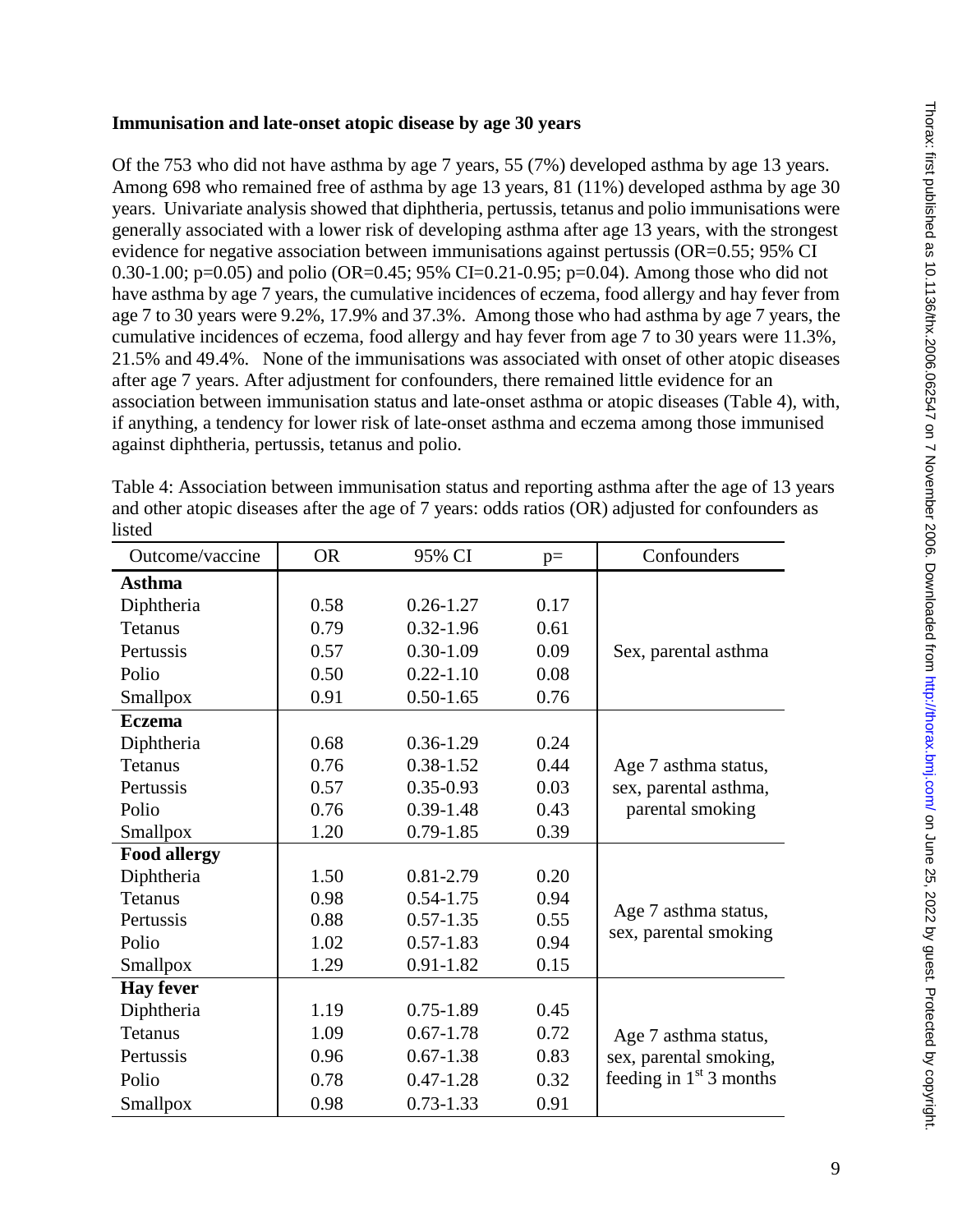# **DISCUSSION**

This appears to be the first prospective cohort study examining the association between multiple immunisations in childhood and atopic outcomes up to the age of 30 years. We found that diphtheria immunisation was weakly associated with a small increase in reporting of having asthma by age 7 years. However none of the other immunisations were associated with an increased risk of asthma. A modestly higher reported incidence of eczema, and food allergies by age 7 years was associated with immunisation against diphtheria, tetanus, pertussis and polio but not with small pox. There was no evidence of associations between immunisation and hay fever, or incidence of later-onset atopic outcomes.

Our findings are consistent with the large number of studies [9, 10, 25, 28, 29] which found no associations between asthma and immunisations like DTP, measles, pertussis and rubella. The exception in our study, the diphtheria vaccine, supports one previous study which reported that immunisation against diphtheria, pertussis, tetanus and polio was a risk factor for having had asthma before age 10 years.[16] However, there are conflicting reports regarding the association between pertussis vaccine and the risk of asthma [12, 14, 26]. The retrospective nature of some of these studies, subsequent misclassification of exposure or outcome status and inadequate data on confounders may have contributed to these conflicting results.

Our study provided evidence that diphtheria, tetanus, pertussis and polio immunisations were associated with approximately 50% higher risk of eczema, and food allergies in 7 year olds. We cannot conclude that the effects of these vaccines were independent of each other because of the overlap in use between vaccines. Our findings are consistent with those from a previous study that found associations between whole-cell pertussis vaccine and atopic diseases such as eczema and hay fever up to the age of 12 years.<sup>[12]</sup> In contrast, another longitudinal study found that rubella and pertussis vaccines were associated with a decreased risk of atopic dermatitis, and allergic sensitisation levels in 5 year olds.[14]

In our study, children immunised against diphtheria, pertussis, tetanus and polio had a somewhat lower risk of late-onset asthma and eczema, especially for pertussis vaccine. These findings suggest that certain vaccines produce age-dependent effects on the development of atopic disease, indicating that biological mechanisms underlying some early-onset atopic diseases may differ to those for the late-onset atopic diseases.

First-born children in this study were more likely to have been immunised. This offers a possible alternative explanation for the effect of family size and/or number of siblings on risk of developing atopic diseases, as noted by previous studies.[20,30] Previously this has been attributed to the hygiene hypothesis, with older children not having the benefit of endotoxin and viral exposures from siblings.

Some strengths of our study include its prospective design and lack of selection bias. Both the original study and the follow-up at age 13 years were representative of the population as the participation rates for the two surveys were high (98.9% and 87.2% respectively).[27, 31] The response to the 1991 questionnaire was similar for those with and without childhood asthma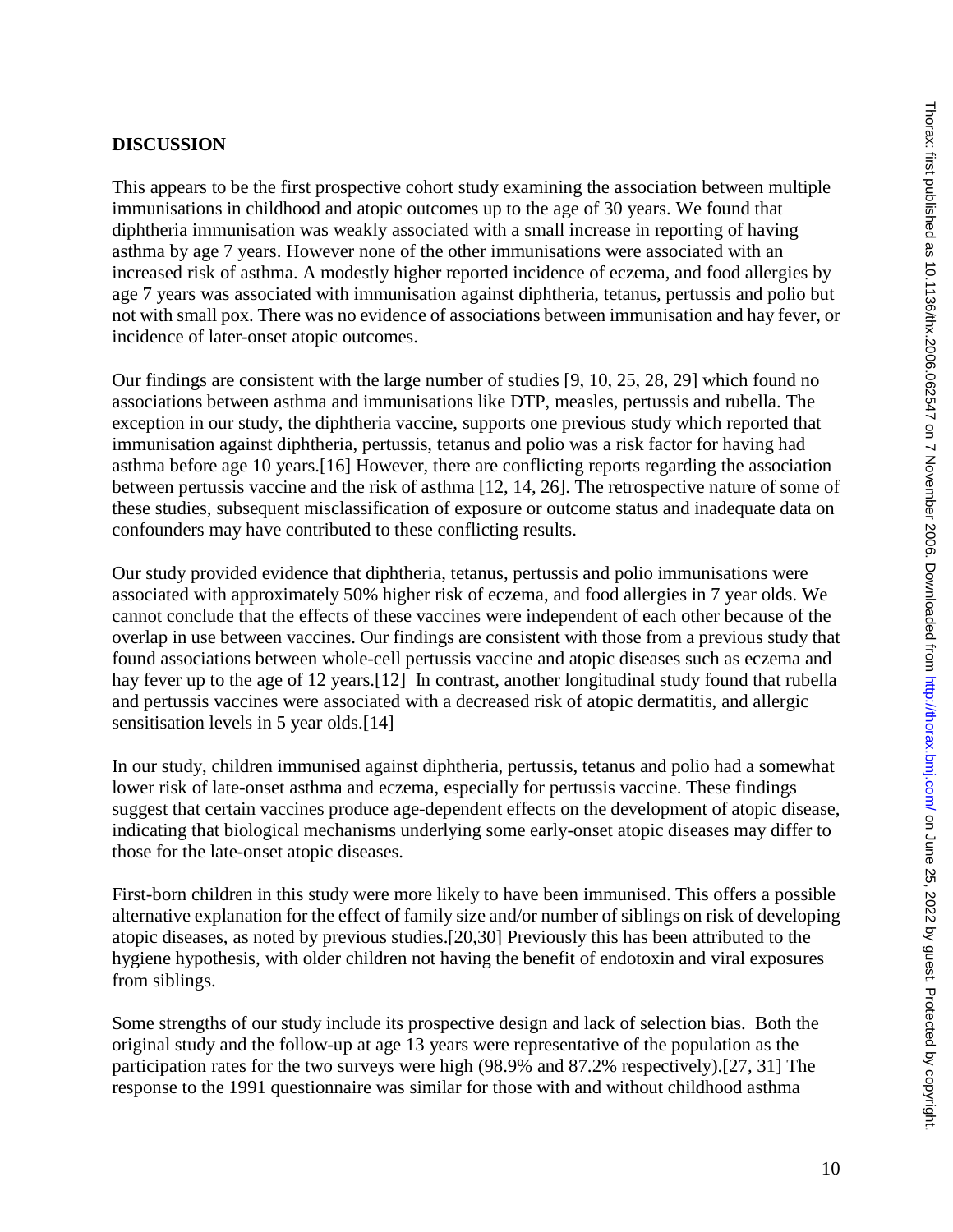(74.1% vs. 75.3%), and for males (73.7%) and females (76.0%), showing no evidence of response bias [32].

A major limitation of our study was that immunisation data would have been subject to recall error given that they were obtained from school medical records completed by parents after children commenced schooling. Parents of children with allergies/asthma may have either recalled the immunisation status better or wrongly classified their children as having been immunized. Such differential misclassification could have exaggerated the observed association between immunisation and allergies and asthma. The use of parental reporting of atopic conditions is another limitation as it is likely to be less reliable than physician reporting. Only the question used to define asthma has been validated against physician diagnosis [33].

Furthermore, parental health attitudes may have affected both seeking a diagnosis of an atopic condition and having their children vaccinated, which may also have contributed to the risk of atopic conditions being associated with vaccination. Such a detection bias is more likely with eczema given that eczema is more likely to develop in early childhood, during which timeframe childhood immunisations are given. The observed associations may also suggest that there is a higher likelihood of childhood immunisations in those already at greater risk of atopic disease. However, this is an unlikely explanation for observed associations as parental asthma was not associated with the propensity to immunise, suggesting that parents of children with atopic diseases are unlikely to immunise their children more than the rest of the population.

Another limitation was a lack of precise dates of immunisation for all subjects and, as a consequence, the temporal relationship could not be examined for early-onset atopic diseases, especially for eczema. As immunisations are usually given in the first years of life it is most likely that they were completed prior to asthma development, but we cannot be certain about this. Also, the different types of vaccines given could not be established. This was a problem when examining smallpox immunisation, where children from other countries were more likely to be immunised with different strains. In Australia there were two forms of polio vaccine – the Salk (Injected Polio Vaccine) was commonly used before the introduction of Sabin (Oral Polio Vaccine) in 1966. Such differences may limit the generalisability of some findings.

In summary, our study provides some evidence that some immunisation may be associated with a small increased risk of atopic disease, mostly for eczema, by age 7 years; the evidence for an association with asthma risk was minimal. Our findings are consistent with range of hypotheses: that immunisations may lead to increased atopic disease in early childhood, that parents who have children with allergies recall their children having had immunisation better than other parents and /or that parental health attitudes may have affected both seeking a diagnosis of an atopic condition and having their children vaccinated. None of these immunisations appeared to be associated with the incidence of late onset atopic disease with, if anything, reduced rates of atopic disease among those immunised (clearest with pertussis vaccine and eczema).

In this study the few effects seen are small and age-dependent, the general prevalence of atopic disease is low  $\left($ <10%) and nearly all the findings of this study support numerous previous studies reporting no effect of vaccines on asthma. Based on these findings, the fear of their child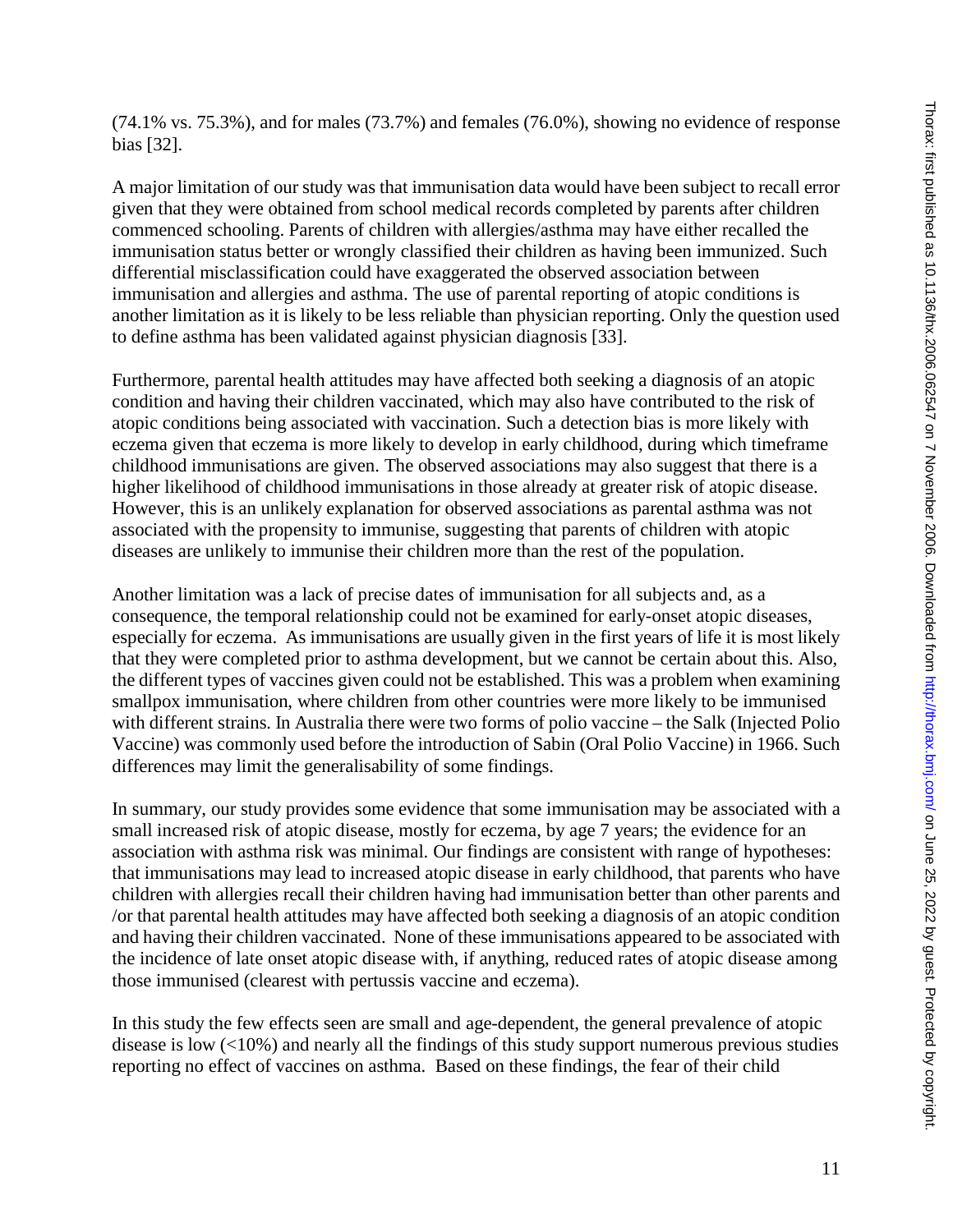developing atopic disease should not deter parents from immunizing their children, especially when weighed against the benefits.

### **ACKNOWLEDGMENTS**

The 1968 and 1974 studies were funded by the Tasmanian Asthma Foundation and the 1991 study was funded by the National Health Medical Research Council. Computerisation of the 1974 study was funded by the Victorian Asthma Foundation. Researchers declare that their work was independent of these funding bodies.

# **COMPETING INTERESTS**

None declared.

### **ETHICS**

Ethics approval for the study has been granted by the Human Research Ethics Committee, The University of Melbourne.

### **COPYRIGHT**

The Corresponding Author has the right to grant on behalf of all authors and does grant on behalf of all authors, an exclusive licence (or non-exclusive for government employees) on a worldwide basis to the BMJ Publishing Group Ltd and its Licensees to permit this article to be published in Thorax editions and any other BMJPGL products to exploit all subsidiary rights, as set out in our licence http://thorax.bmjjournals.com/ifora/licence.pdf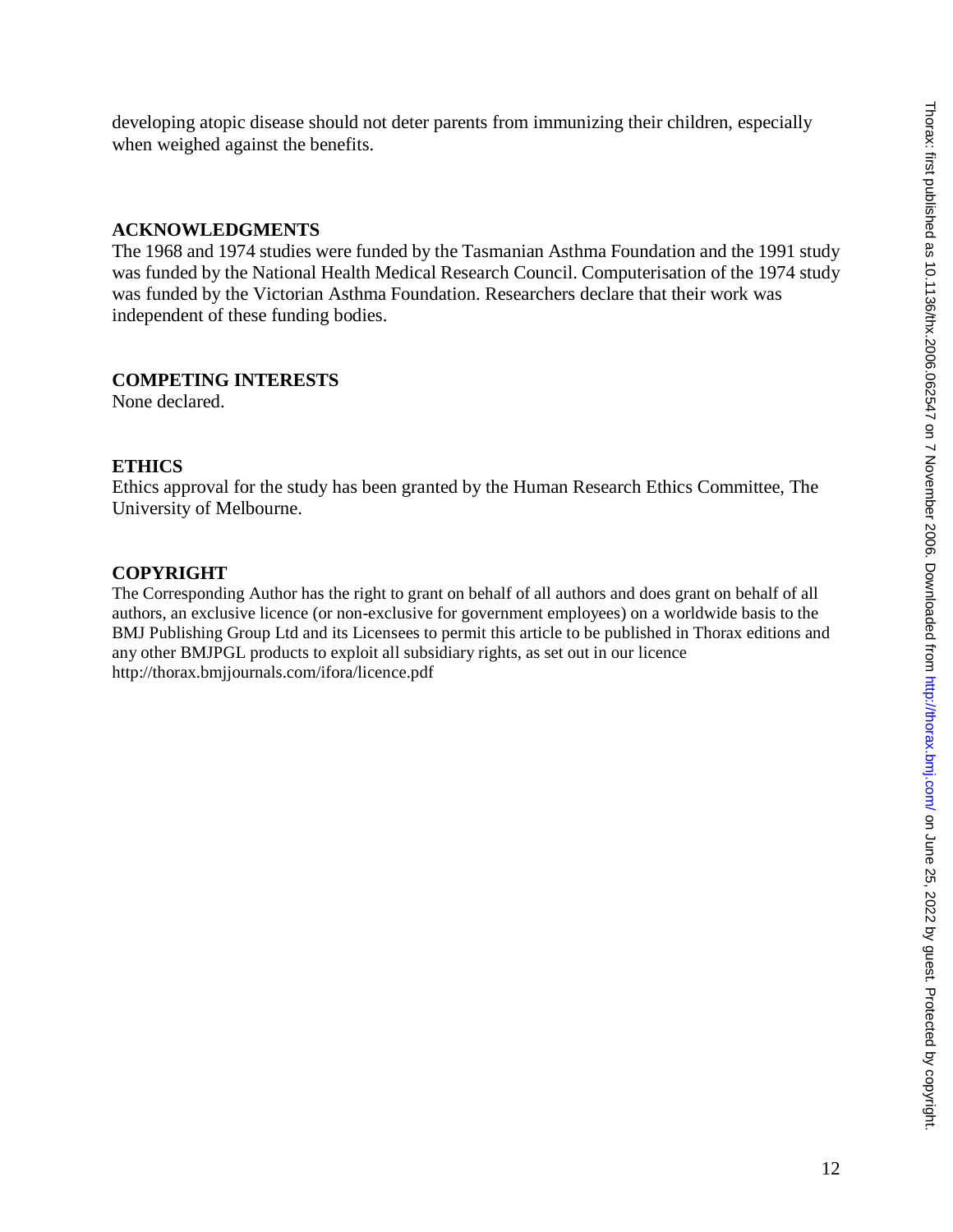### **REFERENCES**

- 1. Anonymous. Worldwide variation in prevalence of symptoms of asthma, allergic rhinoconjunctivitis, and atopic eczema: ISAAC. *Lancet* 1998;**351**(9111):1225-1232.
- 2. Magnus P, Jaakkola J. Secular trends in the occurrence of asthma among children and young adults: critical appraisal of repeated cross sectional surveys. *BMJ* 1997;**314**:1795-1799.
- 3. Peat J, van den Berg R, Green W. Changing prevalence of asthma in Australian children. *BMJ* 1994;**308**:1591-1596.
- 4. Sears M, Burrows B, Flannery E, *et al.* Relation between airway responsiveness and serum IgE in children with asthma and in apparently normal children. *N Engl J Med* 1991;**325**(15):1067-71.
- 5. Platts-Mills T, Sporik R, Chapman M, *et al.* The role of domestic allergens. *Ciba Novartis Found Symp* 1997;**206**:173-85.
- 6. Mark A, Björkstén B, Granström M. Immunoglobulin E and G antibodies two years after a booster dose of an aluminium-adsorbed or a fluid DT vaccine in relation to atopy. *Pediatr Allergy Immunol* 1997;**8**(2):83-7.
- 7. Hedenskog S, Björkstén B, Blennow M, *et al.* Immunoglobulin E response to pertussis toxin in whooping cough and after immunization with a whole-cell and an acellular pertussis vaccine. *Int Arch Allergy Appl Immunol* 1989;**89**:156-61.
- 8. Duchén K, Granström M, Hedenskog S, *et al.* Immunoglobulin E and G responses to pertussis toxin in children immunised with adsorbed and non-adsorbed whole cell pertussis vaccines. *Vaccine* 1997;**15**(14):1558-61.
- 9. Henderson J, North K, Griffiths M, *et al.* Pertussis vaccination and wheezing illnesses in young children: a prospective cohort study. *BMJ* 1999;**318**(7192):1173-1176.
- 10. DeStefano F, Gu D, Kramarz P, *et al.* Childhood vaccinations and the risk of asthma. *Pediatr Infect Dis Jl* 2002;**21**(6):498-504.
- 11. Wickens K, Crane J, Kemp T, Lewis S, D'Souza W, Sawyer G et al. A case-control study of risk factors for asthma in New Zealand children. *Aust N Z J Public Health* 2001; **25**(1):44-49.
- 12. Farooqi I, Hopkin J. Early childhood infection and atopic disorder. *Thorax* 1998;**53**(11):927-932.
- 13. Anderson H, Poloniecki J, Strachan D, *et al.* Immunization and symptoms of atopic disease in children: results from the International Study of Asthma and Allergies in Childhood. *Am J Public Health* 2001;**91**(7):1126-1129.
- 14. Grüber C, Illi S, Lau S, *et al.* Transient suppression of atopy in early childhood is associated with high vaccine coverage. *Pediatrics* 2003;**111**(3):e282-e288.
- 15. Bernsen RM, de Jongste JC, van der Wouden JC. Lower risk of atopic disorders in whole cell pertussis-vaccinated children. *Eur Respir J.* 2003 Dec;**22**(6):962-4
- 16. Kemp T, Pearce N, Fitzharris P, *et al.* Is immunization a risk factor for childhood asthma or allergy? *Epidemiology* 1997; **8**(6):678-680.
- 17. McKeever TM, Lewis SA, Smith C, Hubbard R. Vaccination and allergic disease: A birth cohort study *Am J Public Health* 2004;**94**;985-9
- 18. Benke G, Abramson M, Raven J, Thien FC, Walters EH. Asthma and vaccination history in a young adult cohort. *Aust N Z J Public Health*. 2004 Aug;**28**(4):336-8.
- 19. Lewis S, Britton J. Measles infection, measles vaccination and the effect of birth order in the aetiology of hay fever. *Clin Exp Allergy* 1998;**28**:1493-1500.